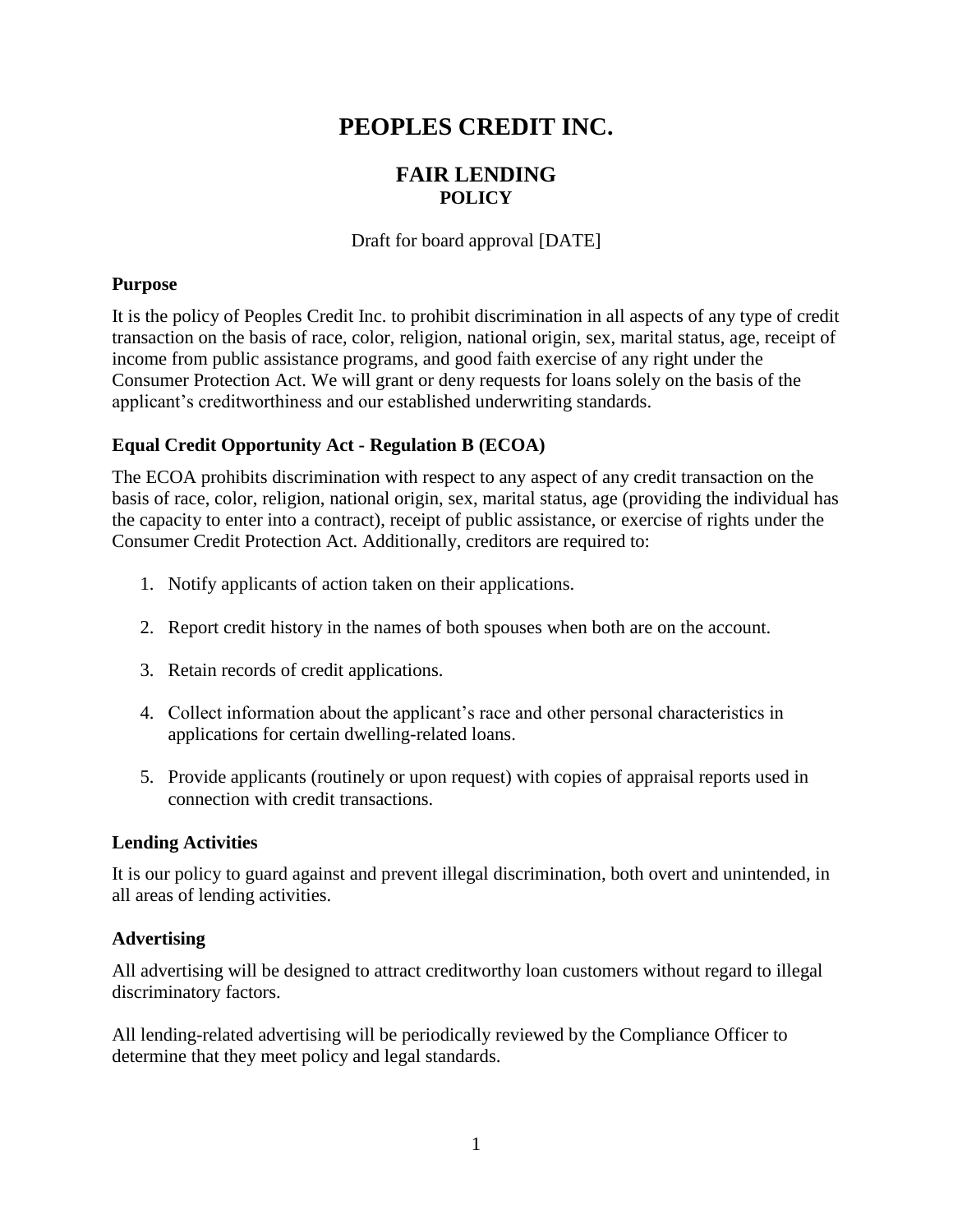#### **Loan Applications**

All loan applications will be taken verbally and recorded in the loan system. It is absolutely essential that all loan applicants receive the same level of assistance during the overall lending process.

No questions shall be asked of applicants with respect to intentions concerning the bearing or rearing of children, or capability to bear children. No questions may be asked regarding the race, color, religion, national origin, or sex of an applicant or any other person in connection with a loan transaction (except as is required by law for voluntary monitoring purposes under Regulation B).

We will not request information concerning the spouse or prior spouse unless:

- The spouse will be permitted to use the account;
- The spouse will be contractually liable on the account;
- The applicant is relying on the spouse's income as a basis for repayment of the credit requested;
- The applicant resides in a community property state or the property on which the applicant is relying as a basis for repayment of the credit requested is located in a community property state; or
- The applicant is relying on alimony, child support, or separate maintenance payments from a spouse or former spouse as a basis for repayment of the credit requested.
- We will request a cosigner or guarantor only on unqualified applications, and then, as a general rule will not request a specific party.

## **Credit Evaluation Standards**

Each applicant will be judged on the basis of his or her own credit rating and income unless the applicant specifically requests the consideration of another's income or credit history. Discounting of spouse's income, income from alimony, child support, or separate maintenance is specifically prohibited, as are assumptions or aggregate statistics relating to the likelihood that any group of persons will bear or rear children or will receive diminished or interrupted income in the future. In considering the individual's credit worthiness, the value of the security property is a proper consideration; however, the fact that the security property is in a certain geographical area shall not in itself be grounds for loan denial. Accordingly, we will not refuse to lend in a particular area solely because of the income level or racial or ethnic composition of the area.

We will obtain a written factual credit report on most consumer loan applicants. The applicant's history in the use of credit and the manner in which credit obligations were paid will be considered.

Further considerations:

1. The age of an applicant will not be taken into consideration except for the purpose of determining a pertinent element of creditworthiness. We may consider the occupation and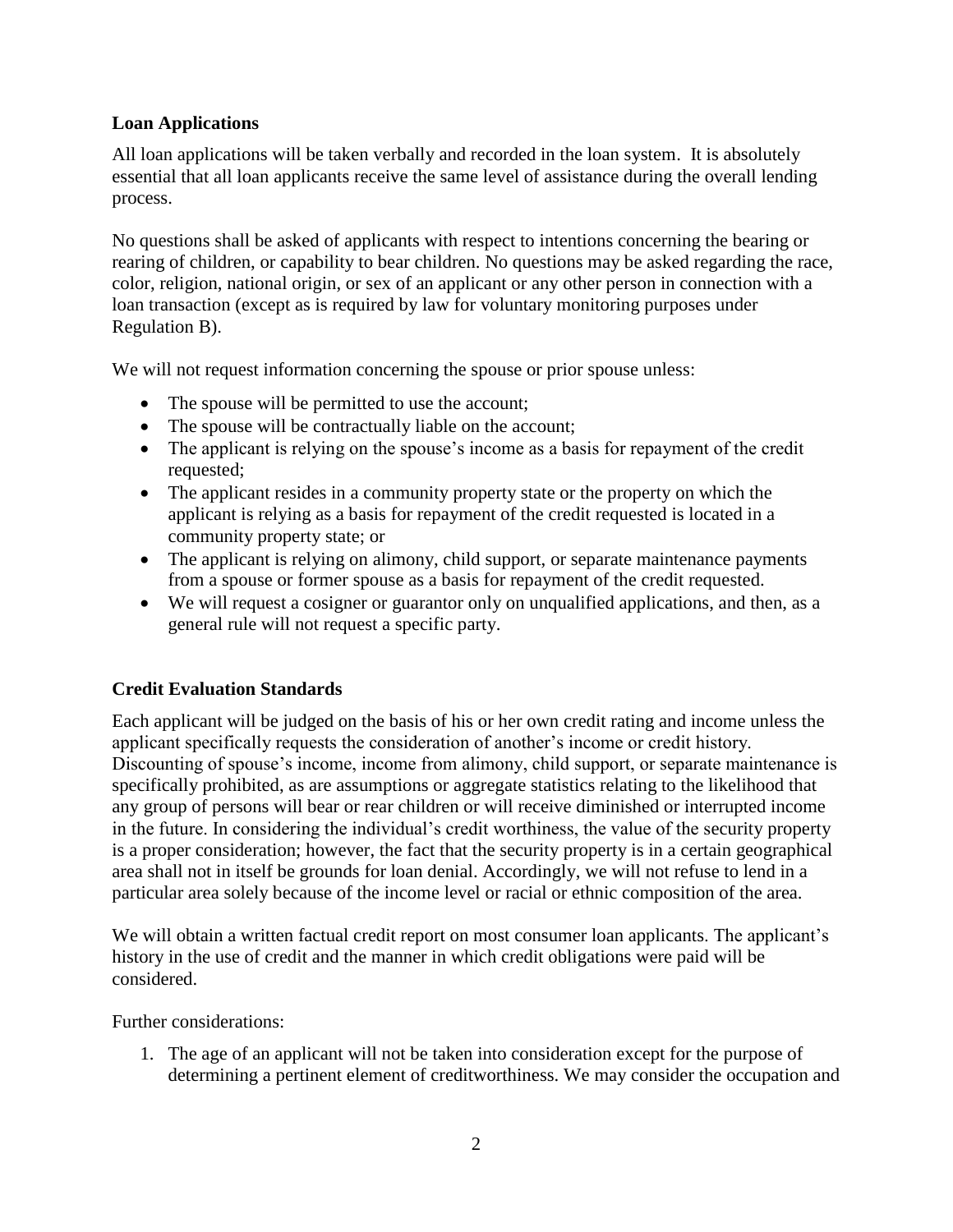length of time to retirement of an applicant to ascertain whether the applicant's income (including retirement income, as applicable) will support the extension of credit until its maturity. The applicant must be of legal age.

- 2. The fact that an applicant's income is derived from any public assistance program will not be taken into consideration except for the purpose of determining a pertinent element of creditworthiness. We may consider, for example, the length of time an applicant has been receiving such income, whether an applicant intends to continue to reside in the jurisdiction in order to maintain residency requirements for benefits, and the status of an applicant's dependents to ascertain whether benefits that the applicant is presently receiving will continue.
- 3. Income derived from part-time employment, from an annuity, pension, or other retirement benefit will not be discounted or excluded, although the amount and probable continuance of any income may be considered in evaluating the applicant's creditworthiness.
- 4. Whether an applicant is a permanent resident of the United States or an applicant's immigration status may be considered, together with such additional information as may be necessary to ascertain rights and remedies regarding payment.
- 5. We will not make any inquiries as to whether any of the applicant's income is derived from alimony, child support, or separate maintenance, unless the loan officer discloses to the applicant that such income need not be revealed if the applicant does not desire such income to be considered. No questions will be asked regarding the birth control practices, intentions concerning the bearing or rearing of children, or capability to bear children by the applicant or his/her spouse.

**Stable Monthly Income.** Stable monthly income is measured as the applicant's gross monthly income from base earnings plus recognized secondary income. Secondary income of any borrower, such as bonuses, commissions, overtime, or part-time employment, will only be recognized as "stable monthly income" if such items of secondary income are typical for the occupation, substantiated by applicant's previous two year's earnings, and continuation is probable based on foreseeable economic circumstances.

If the applicant chooses to disclose income from alimony, child support, or maintenance payments, we will consider such payments as income to the extent that they are likely to be consistently received in the future. Factors that may be considered in determining the likelihood of consistent payments include, but are not limited to, whether the payments are received pursuant to a written agreement or court decree, the length of time the payments have been received, the regularity of receipt, the availability of procedures to compel payments, and whether full or partial payments have been made. Other sources of income such as pension, social security, disability or survivorship benefits will be included, if such support payments are received pursuant to a written agreement or court decree.